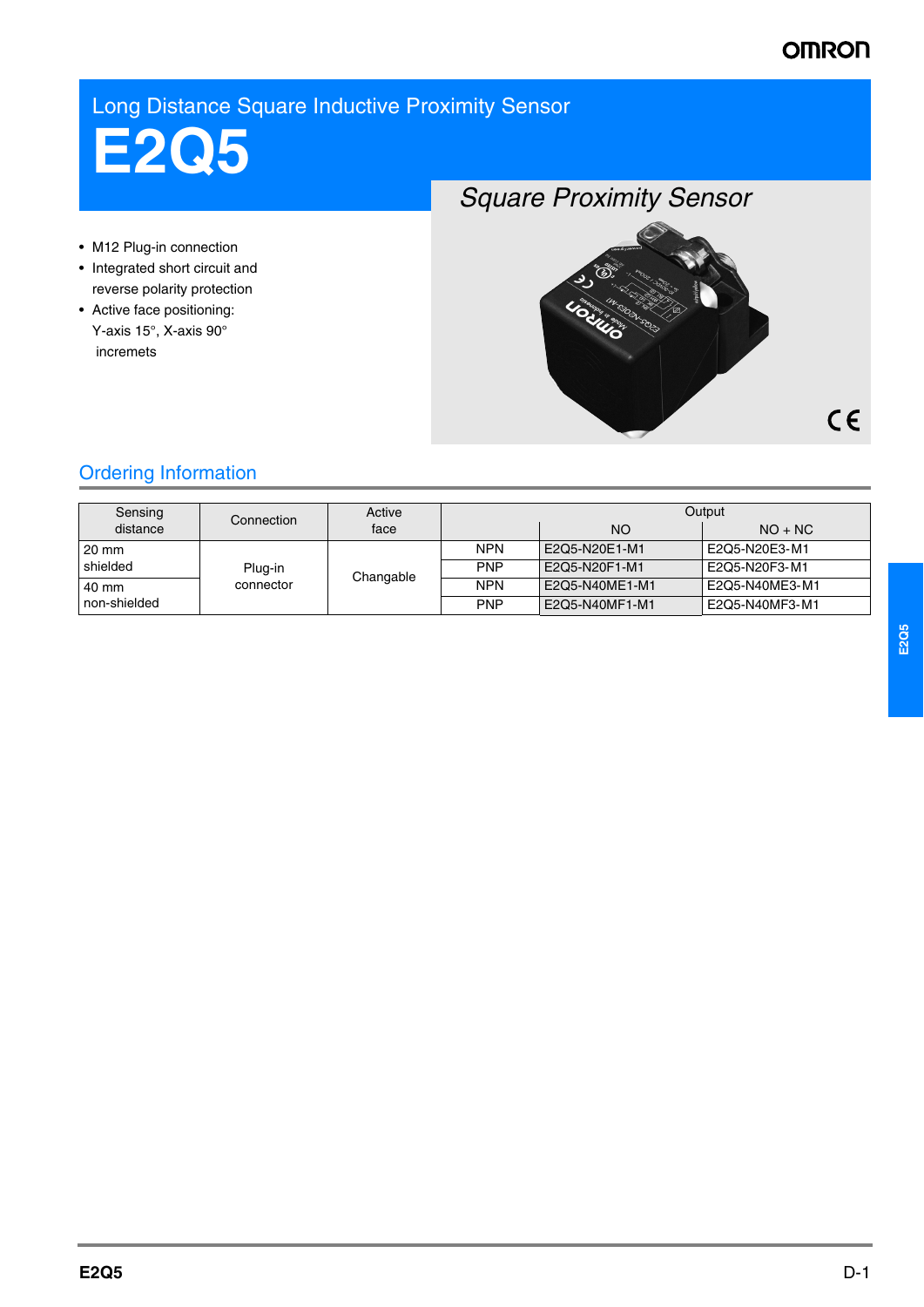# Rating/performance

|                                        |                       | shielded                                                            | non-shielded     |  |  |
|----------------------------------------|-----------------------|---------------------------------------------------------------------|------------------|--|--|
| Item                                   | Model                 | E2Q5-N20 <sup>-1</sup> -M1                                          | E2Q5-N40M□3-M1   |  |  |
| Sensing distance Sn                    |                       | 20 mm $\pm$ 10%                                                     | 40 mm $\pm$ 10%  |  |  |
| Standard target size, L x W x H, Fe 37 |                       | 60 x 60 x 1 mm                                                      | 120 x 120 x 1 mm |  |  |
| Setting distance                       |                       | 0 to 16,2 mm                                                        | 0 to 32,4 mm     |  |  |
| Switching frequency                    |                       | 150 Hz                                                              |                  |  |  |
| Sensing object                         |                       | Ferrous metals                                                      |                  |  |  |
| Differential travel                    |                       | 15% max. of sensing distance Sn                                     |                  |  |  |
| Operating voltage                      |                       | 10 to 30 VDC                                                        |                  |  |  |
| <b>Current consumption</b>             |                       | 20 mA max.                                                          |                  |  |  |
| Control output<br>Type                 |                       | E2Q5-NOODE1-OO: NPN - NO                                            |                  |  |  |
|                                        |                       | E2Q5-N $\square\square\square$ E3- $\square\square$ : NPN - NO + NC |                  |  |  |
|                                        |                       | $E2Q5-N\square\square F1-\square$ : PNP - NO                        |                  |  |  |
| Load                                   |                       | E2Q5-N $\square\square\square$ F3- $\square\square$ : PNP - NO + NC |                  |  |  |
|                                        |                       | 200 mA max.                                                         |                  |  |  |
|                                        | On-stage voltage drop | 3 VDC max. (at 200 mA load current)                                 |                  |  |  |
| Circuit protection                     |                       | Reverse polarity, output short circuit                              |                  |  |  |
| Indicator                              |                       | Operating indicator (yellow LED), operating voltage (green LED)     |                  |  |  |
| Ambient temperature                    |                       | Operating: -25° to 85°C                                             |                  |  |  |
| Ambient humidity                       |                       | 35 to 95% RH                                                        |                  |  |  |
| Influence of temperature               |                       | $\pm$ 10% max. of Sn at 23° in temperature range of -25° to 70°C    |                  |  |  |
| Dielectric strength                    |                       | 1.500 VAC, 50/60 Hz for 1 min. between current carry parts and case |                  |  |  |
| Electromagnetic compatibility EMC      |                       | EN 60947-5-2                                                        |                  |  |  |
| Vibration resistance                   |                       | 10 to 55 Hz, 1 mm amplitude according IEC 60068-2-6                 |                  |  |  |
| Shock resistance                       |                       | Approx. 30 G for 11 ms according to IEC 60068-2-27                  |                  |  |  |
| Protection degree                      |                       | IP67 IEC 60529, IP69K DIN 40050                                     |                  |  |  |
| Connection                             | Connector             | M12 plug, 4 pins                                                    |                  |  |  |
| Material<br>Case                       |                       | PBT                                                                 |                  |  |  |
|                                        | Sensing face          | PBT                                                                 |                  |  |  |
| Approvals                              |                       | <b>CERTIFIED</b>                                                    | LISTED           |  |  |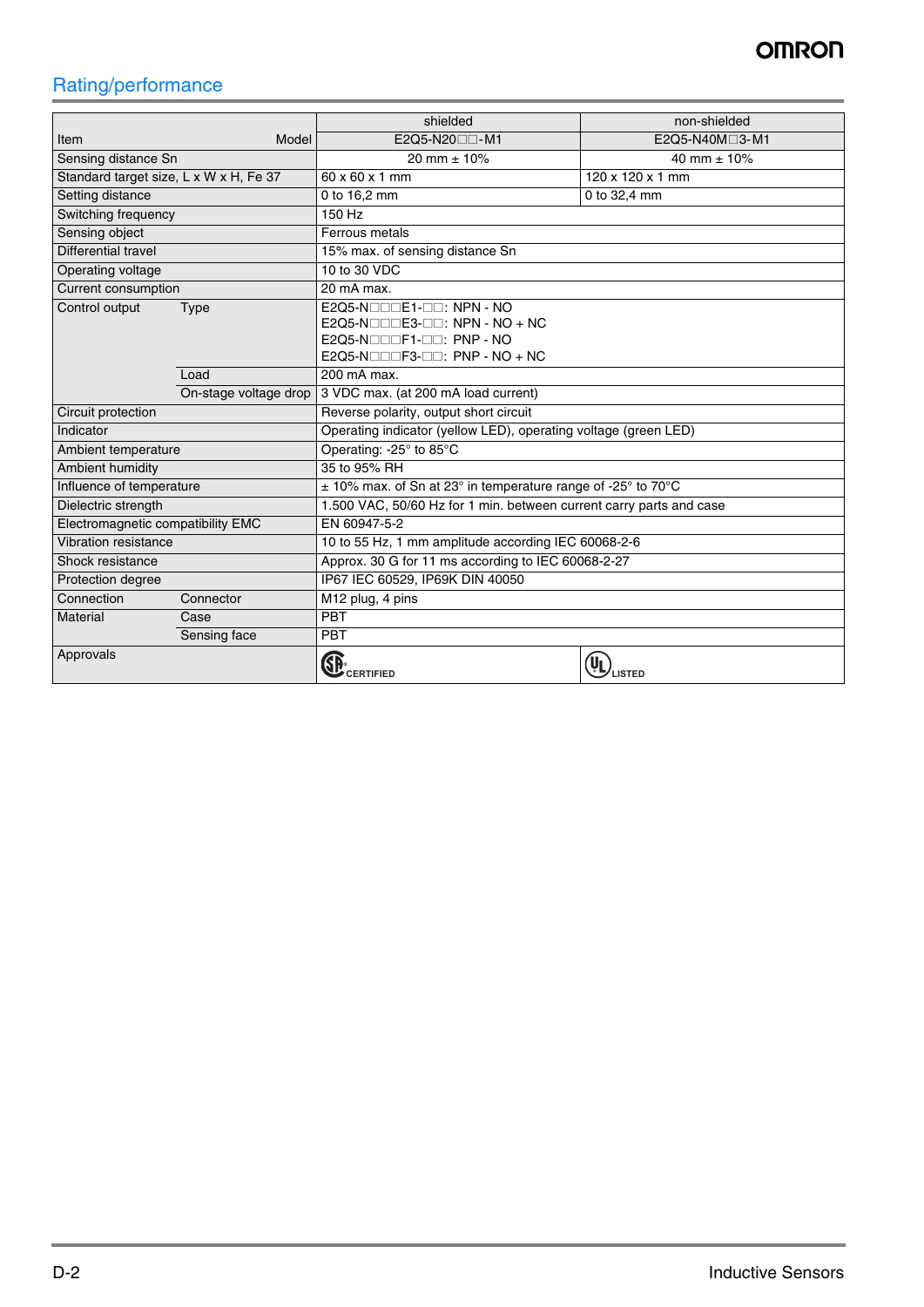# Output Circuit Diagramm

## NPN output



**E2Q5**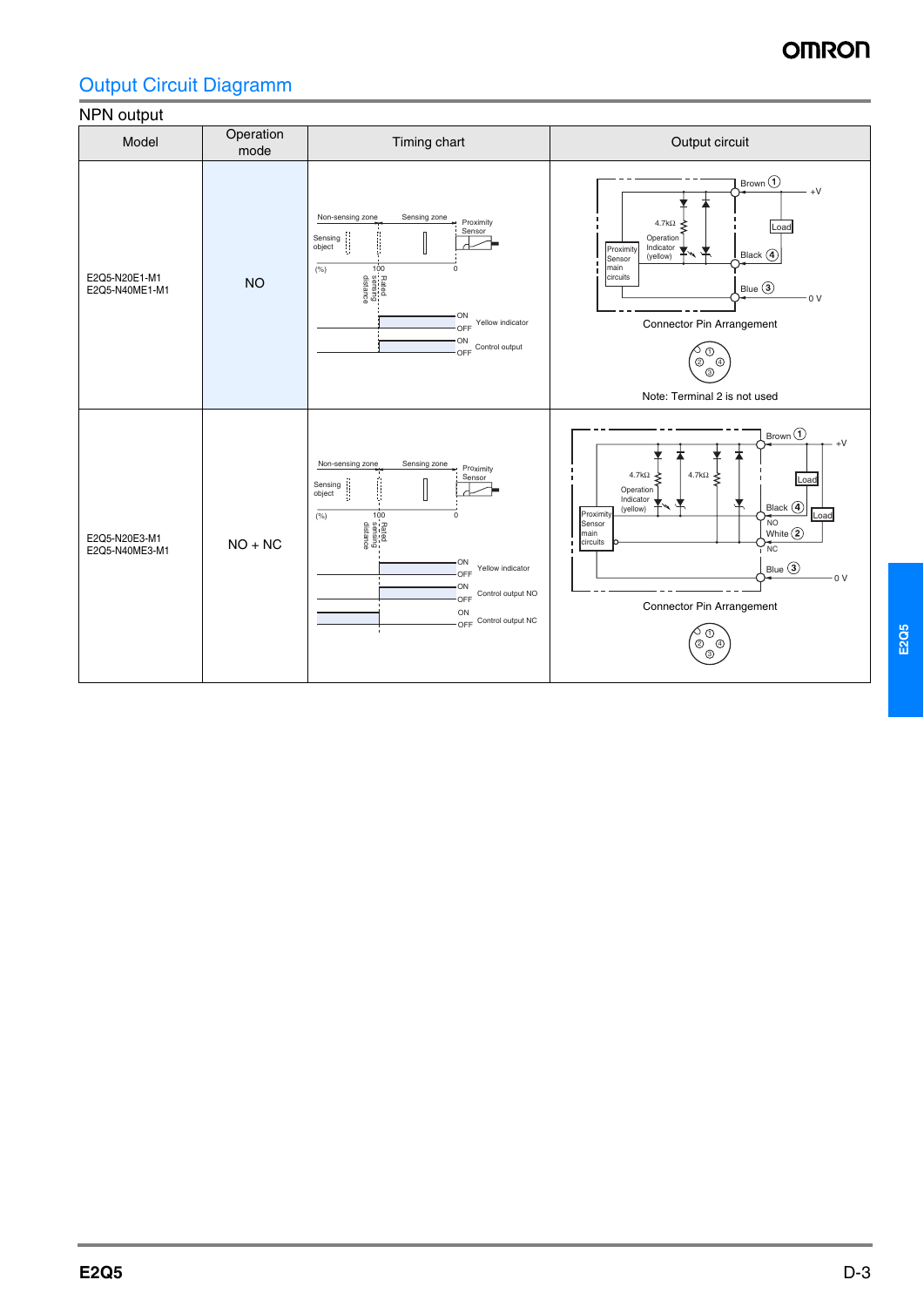

# Dimensions (Unit:mm)

## E2Q5-...-M1 type

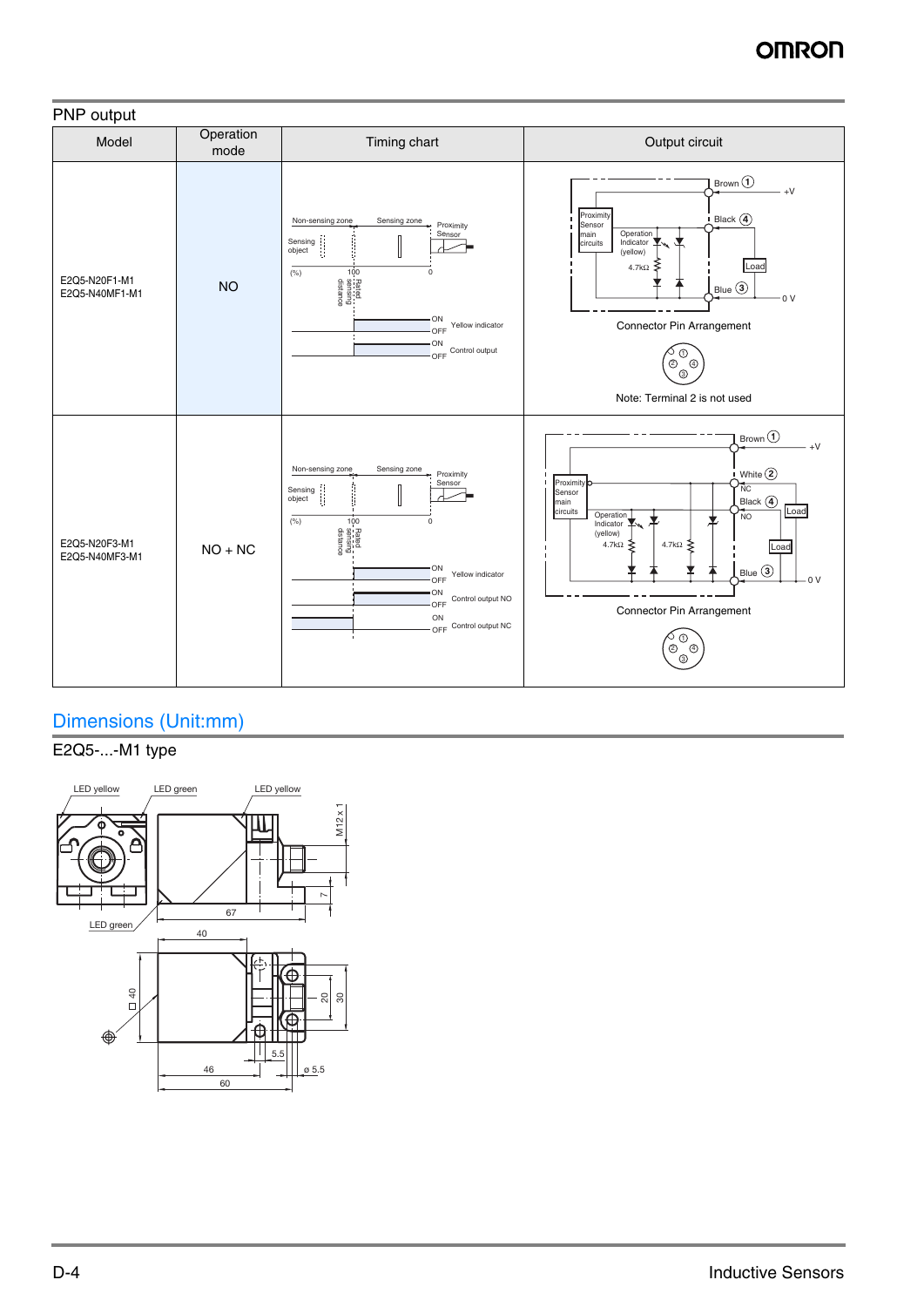## **Precautions**

 $/$  Caution

### Power supply

Do not impose an exessive voltage on the E2Q2, otherwise it may explode or burn.

Do not connect an AC power supply to any DC model. If AC power (100 VAC or more) is supplied to the sensor, it may explode or burn.



Be sure to abide by the following precautions for the safe operation of the Sensor.

### Wiring

#### Power Supply Voltage and Output Load Power Supply Voltage

Make sure that the power supply to the Sensor is within the rated voltage range. If a voltage exceeding the rated voltage range is supplied to the Sensor, it may explode or burn.

#### Load Short-circuiting

Do not short-circuit the load, otherwise the Sensor may be damaged.

#### Connection without Load

Do not connect the power supply to the Sensor with no load connected, otherwise the internal elements may explode or burn.

### Operating Environment

Do not use the Sensor in locations with explosive or flammable gas.

Correct Use

### Design

## Effects of Surrounding Metal

Provide a minimum distance between the Sensor and the surrounding metal as shown in the table below.



Effects of Surrounding Metal (Unit: mm)

| Model                      | Length |     |     |    |
|----------------------------|--------|-----|-----|----|
| E2Q5-N20 <sub>00</sub> -M1 |        | 45  |     |    |
| E2Q5-N40M□□-M1             |        | 120 | 300 | 40 |

#### Mutual Interference

If more than one Sensor is located in parallel, ensure to maintain enough space between adjacent Sensors to suppress mutual interference as provided in the following diagram.



Mutual Interference (Unit: mm)

| Model                      | Length |     |
|----------------------------|--------|-----|
| E2Q5-N20 <sub>0</sub> 0-M1 |        | 40  |
| E2Q5-N40M <sub>D</sub> -M1 |        | 150 |

#### Power Reset Time

The Sensor is ready to operate within 300 ms after the Sensor is turned ON. If the load and Sensor are connected to independent power supplies respectively, be sure to turn ON the Sensor before supplying power to the load.

#### Power OFF

The Proximity Sensor may output a pulse signal when it is turned OFF. Therefore, it is recommended that the load be turned OFF before turning OFF the Proximity Sensor.

#### Power Supply Transformer

When using a DC power supply, make sure that the DC power supply has an insulated transformer. Do not use a DC power supply with an auto-transformer.

#### Sensing Object

The sensing distance of the Proximity Sensor vary with the metal coating on sensing objects.

### Wiring

#### High-tension cables Wiring through Metal Conduit:

If there is power or high-tension line near the cable of the Proximity Sensor, wire the cable through an independent metal conduit to prevent against Proximity Sensor damage or malfunction.